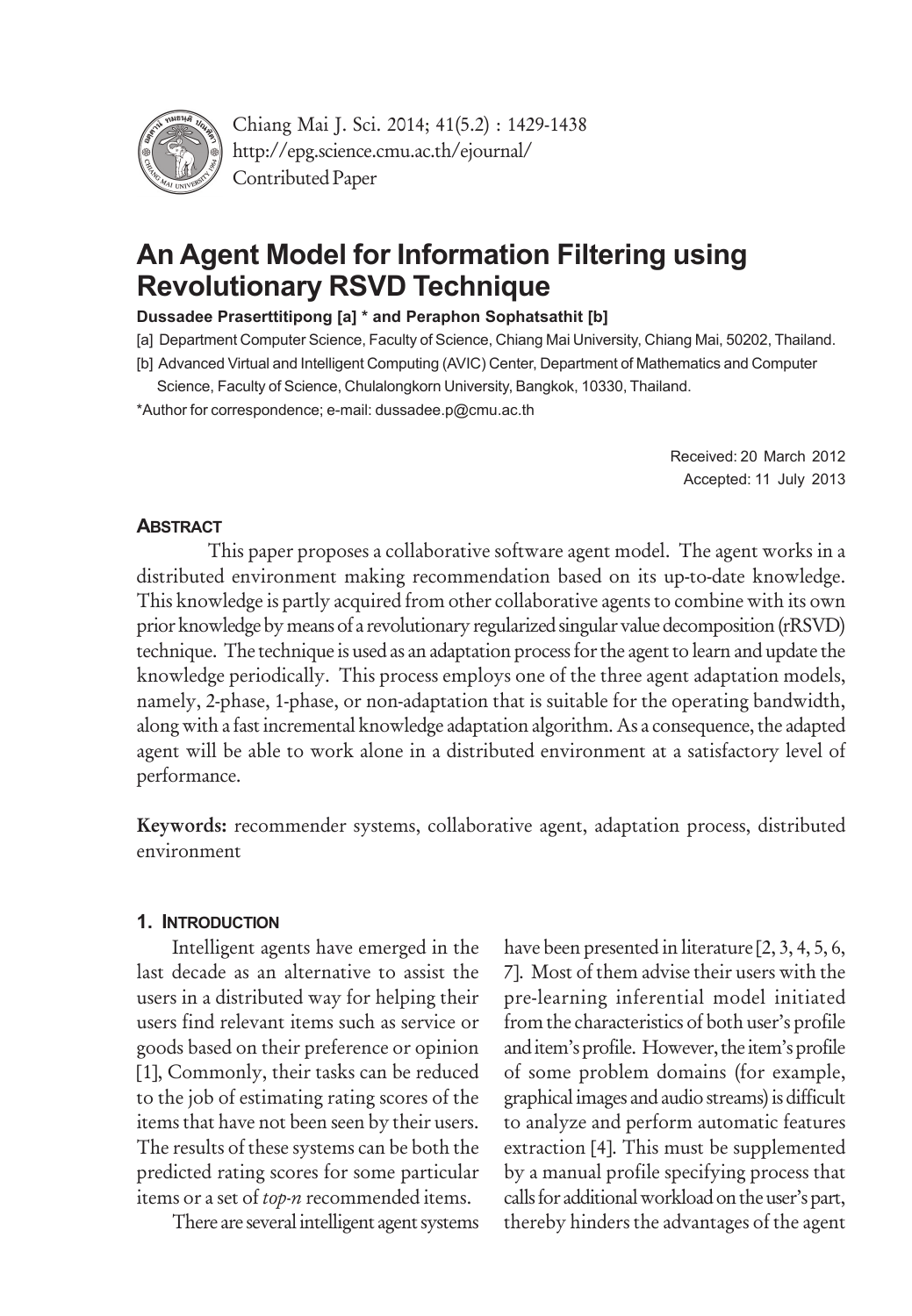systems.

To model this kind of agent system, the collaborative filtering (CF) technique  $[3, 4, 5, 6, 7]$ , which is a successful type in conventional recommender system techniques, is examined in this paper. Instead of creating an inferential model, the predicted rating scores are made according to the calculated similarity of historical data among collaborative agents. The agent is suggested with the predicted rating scores evaluated from other agents who have similar taste.

The CF supporting techniques which are rooted on singular value decomposition (SVD) technique [10, 11] are studied. The main idea of SVD-based technique is to reduce insignificant users or items by capturing latent relationships between users and items, thereby the noise in the resulting user-item matrix is decreased which leads to higher prediction accuracy. However, the conventional CF technique generally performs the evaluation on the central repository where user's opinions are stored. This centralized evaluation can induce a bottleneck to the system [2].

A simple solution is to distribute the workload of this SVD technique to the agents, who are the entire client's of the system. Nevertheless, the distribution is not suitable for the client platform with less availability resources, such as mobile device platforms. In addition, the fact that knowledge sharing sessions among all collaborative agents must be held at all time to enable knowledge sharing process makes it impractical to maintain full connection across all collaborative agents. Some meaningful information might be lost and the agents have to determine the rating score assessment based on incomplete knowledge information. Thus, we set out to investigate the conventional SVD-based technique to make it practical for embedding into the agent model working in a decentralized environment.

This paper proposes a collaborative agent model. The main know-how from other agents can be incorporated as prior knowledge of the agent. An incremental update algorithm for this prior knowledge is also presented to enabling an adaptability to this proposed agent model. The remaining of this paper is organized as follows. Section 2 explains the methods and data sets used in the experiment. Section 3 discusses the experimental results. Section 4 summarizes the proposed approach and some final thoughts.

#### **2. PROPOSED AGENT MODEL**

In order to establish the necessary principles and methods for the proposed approach, some preliminaries are elucidated to set up the basic theoretical building blocks.

### 2.1 Agent Modeling Methods

A few referenced vocabularies to be used in this literature are identified as follows:

*Let r be an m*  $\times$  *n matrix, where m*  $\geq$  *1 be the number of agents and n* ≥ 1 *be the number of items. The element ra,i is a rating score of a user* a *over an item i. The value of*  $r_{a,i}$  *is a discrete value, where user has rated on item. Otherwise, the value of*  $r_a$ *, is null.* 

The collaboration is established based on evaluation of historical rating scores. The historical know-how from other agents is learned at the central repository site and stored as prior knowledge in the information server. The newly acquired knowledge, represented by a user-item rating matrix, can be decomposed in two aspects, namely, the knowledge with respect to the user's point of view  $(K^{\{A\}})$  and the knowledge gathered from other users' point of view (*K*{*I*} ). Finally, all constructive knowledge is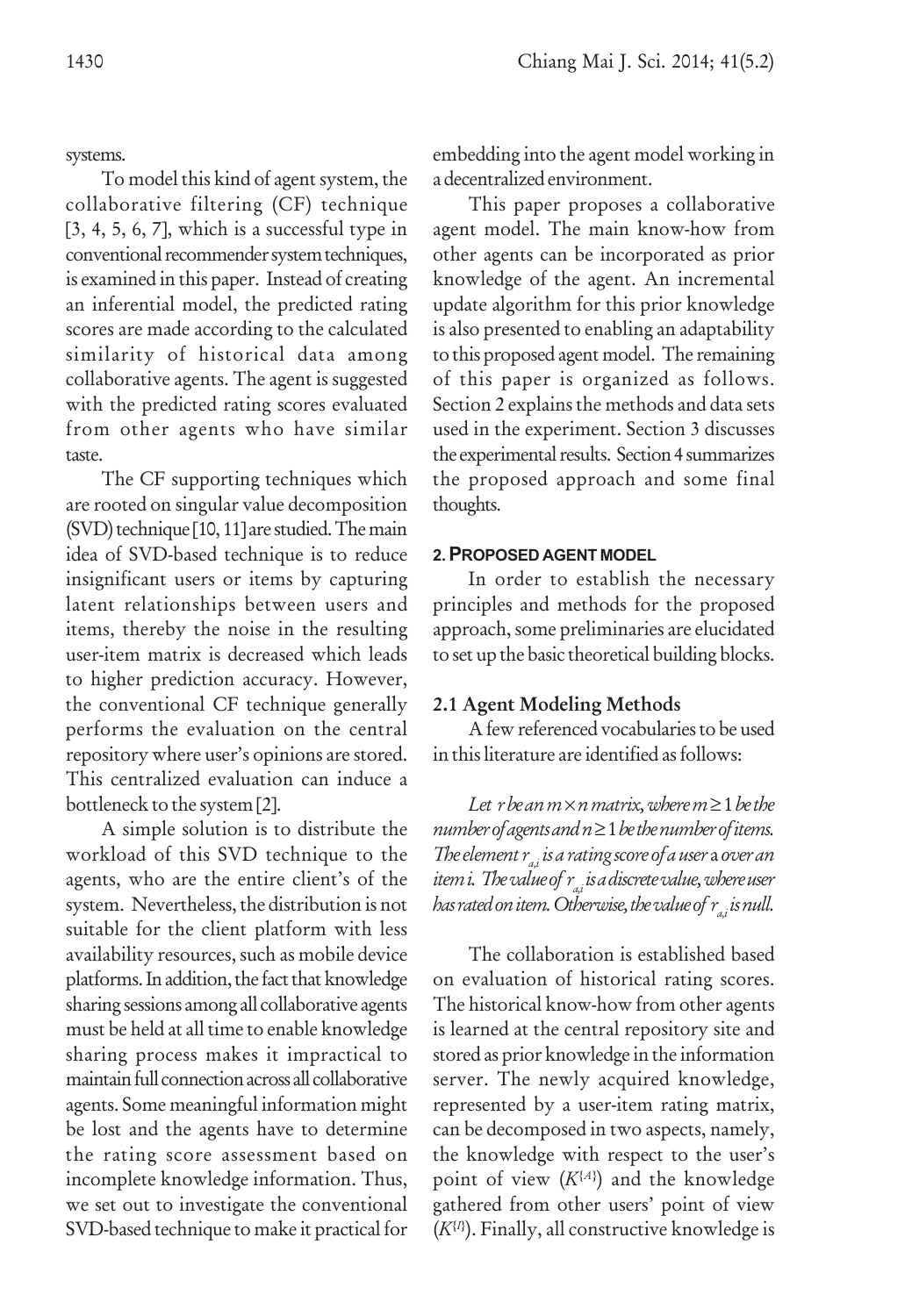encapsulated and ported to the client agent as prior knowledge.

The proposed model encompasses three processing steps as follows: (1) Evaluation process, (2) Training process, and (3) Incremental adaptation process.

### 2.1.1 Evaluation process

When an agent faces with a decision situation making on a particular item (such as service or goods), the rating scores are required. The agent's knowledge, combined with additional details acquired from other collaborative agents, is utilized to estimate the results. An estimation equation of rating score prediction is formulated as

$$
\hat{r} = \text{round}(\text{average}(K^{\{A\}}, K^{\{I\}})) \tag{1}
$$

where  $\hat{r}$  represents a predicted rating score.

### Definition 1:

*Let K be the knowledge with respect to a particular point of view, the value of this knowledge can be determined as*

$$
K = \bar{\gamma} + \Delta \tag{2}
$$

*where r is an average rating score and* ∆ *is the prior knowledge of the concerning point of view.*

Thus, the variables in Equation (1) can be expressed to accommodate the above user's point of view as

$$
K^{\{A\}} = \tau^{\{A\}} + \Delta^{\{A\}} \tag{3}
$$

$$
K^{\{l\}} = \overline{\gamma}^{\{l\}} + \Delta^{\{l\}} \tag{4}
$$

where matrix  $\overline{r}$  <sup>{*A*}</sup> collects average rating scores of all explicit rating values working out by the agents and matrix  $r^{\{l\}}$  gathers average rating score of all explicit rating values on the item. These two variables denote adaptable knowledge part of the agent. This knowledge

information will be regularly updated according to the changing environments, i.e., new rating scores, new users, and new items. The ∆<sup>{*A*}</sup> and ∆<sup>{*I*}</sup> denote prior knowledge with respect to the user's point of view and prior knowledge gathering from other users' point of view, respectively.

Rather than carry out the decision making at the central repository site, the evaluation process takes place at the agent site in the distributed environment. Hence, full connection across all collaborative agents is no longer needed. The degree of dependence on others is unfastened because the knowhow of other collaborative agents is already encapsulated in its prior knowledge. Thereby the agent can provide the prediction autonomously. The processing time of this prediction process is *O*(1). This makes the proposed approach suitable for the agent to operate in real time environment.

### 2.1.2 Training process

This training process is executed at the central repository site, in which the relationships among the agents are created within a finite set of trusted registered agents. The collections of other agents' attitudes are assembled via an off-line process. Thus, the knowledge sharing session among other collaborations can be assured.

The main point for modeling this knowledge according to this training process is presented based on the RSVD technique which was informally introduced by [11, 12]. However, the shortcomings of this primitive RSVD technique make them inadequate to operating in real time under a distributed environment. The revolutionary RSVD function is thus proposed to support the training process that allows an agent to update its knowledge autonomously in a distributed environment. The overall training algorithm for modeling the agent's knowledge comprises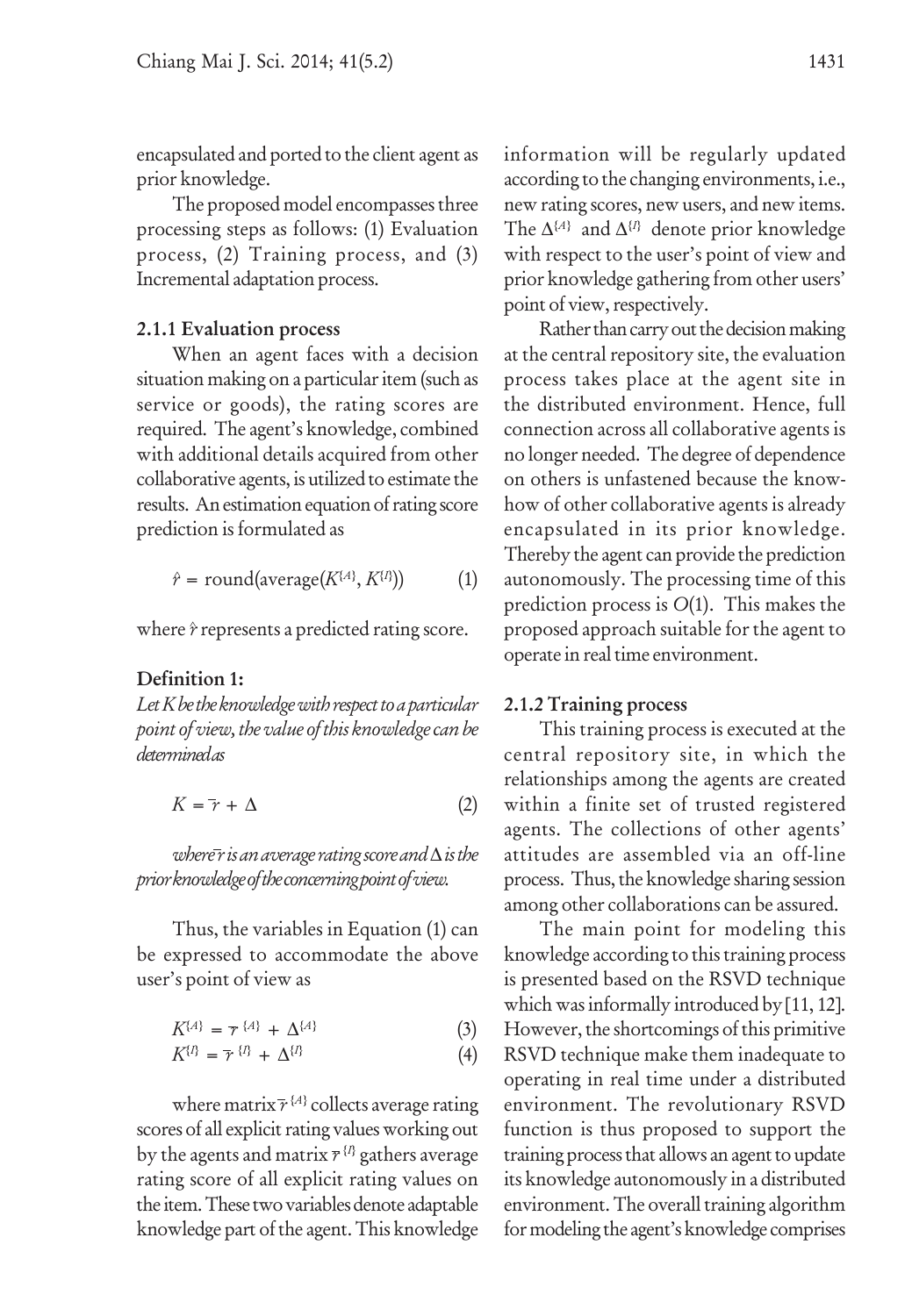# $K^{\{A\}}, K^{\{I\}}$  as described below

1. Calculate the average rating score for all explicit rated elements working out by each agent and collect them in matrix *r* {*A*} . The value of the average rating score made by agent *a*, denoted  $\overline{r}_{a}^{\{A\}}$  or  $\overline{r}_{a}$  for short, is determined from

$$
r_a = \frac{\sum_{j=1}^{n'_f} r_{j'}}{n'}
$$
 (5)

where set *R'* collects all rating scores made by agent *a* according to Definition 2 (defined in Definition 2 of the incremental adaptation process). In other words, *R*′ is the set of all elements in row of the user-item rating matrix  $r_{a,i}$ , where  $r_{a,i}$  is not null and is less than or equal to the number of items *n*.

2. Calculate the average rating score of all explicit rating values made on each item to form matrix  $\bar{r}^{\,\{l\}}$ . The value of average rating score of an item *i*, denoted  $\bar{r}^{_{\{l\}}}_{i}$  or  $\bar{r}^{~}_{i}$  for short, is determined from

$$
r_i = \frac{\sum \frac{n_i'}{j} = 1 r_{i'}}{n'}
$$
 (6)

where the set *R'* collects all rating scores made on item *i* according to Definition 2. In other words, *R*′ is the set of all elements in column *i* of the user-item rating matrix  $r_{ai}$  which is not null and  $n' < m$  (*n*' is less than or equal to the number of users *m*).

3. Execute the revolutionary RSVD function to obtain matrix ∆{*A*} , where ∆{*A*} is an *m* × *n* matrix defined earlier.

4. Execute the revolutionary RSVD function to obtain matrix  $\Delta^{\{I\}}$ , where  $\Delta^{\{I\}}$  is an  $m \times n$  matrix defined earlier.

5. The resulting knowledge from this process comprises  $\{r^{\{A\}}, r^{\{I\}}, \Delta^{\{A\}}, \Delta^{\{I\}}\}$ , such that 5.1 An average rating for item  $i, (r<sub>i</sub>)$ , is sent back to the information server where the concerning item is posted.

5.2 The remaining information  $\{\overline{r}_a, D_{a,*}^{\{A\}} D_{*,i}^{\{I\}}\}$ is sent in response to the request of agent *a* for total renewing of prior knowledge.



Figure 1. Evolutionary of knowledge composition according to the learning process.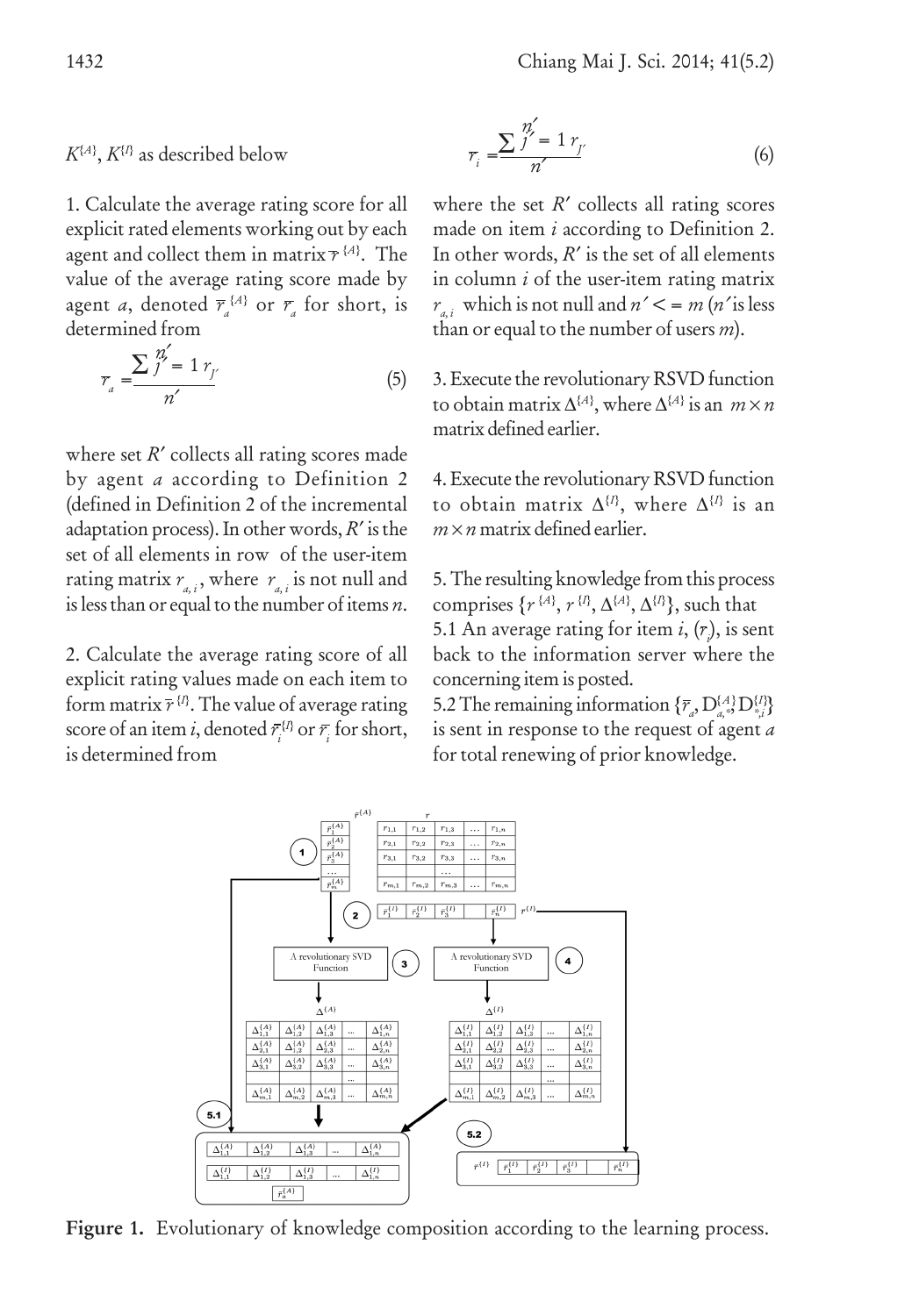The knowledge evolution obtained from each step in this algorithm is shown in Figure 1.

According to RSVD technique, the baseline estimation equation for predicting the unknown  $r_a$ , is given by

$$
\hat{r} = \mu + bi + ba + q^T p \tag{7}
$$

where  $\mu$  is the average rating score of all rated elements in user-item rating matrix, *p* and *q* are primitive RSVD parameters [13]. Besides, the observed bias (deviations) of both user *a* and item *i*, denoted by *ba* and *bi*, respectively, are added to enhance the performance of the primitive RSVD.

This research adopted the improved RSVD technique to arrive at the higher accuracy results. The baseline estimation equation for predicting the unknown rating in Equation (7) can be rearranged to comply with the rRSVD as

$$
\hat{r} = \bar{r} + b + q^T p \tag{8}
$$

The training process estimates the values of the rRSVD model parameters which are  *and*  $*q*$  *(the combination of these values* were previously denoted as  $\Delta^{\{A\}}$  and  $\Delta^{\{I\}}$ ). It is executed repeatedly to get  $\hat{r} \approx r$ .

This revolutionary RSVD function is invoked two times along the training process to construct  $\Delta^{\{A\}}$  and  $\Delta^{\{I\}}$ .

The inputs of this function are

o user-item rating matrix (*r*), and

o an  $m \times 1$  matrix  $\overline{r}$  <sup>{*A*}</sup>, for  $\Delta$ <sup>{*A*}</sup>, or an  $n \times 1$  matrix  $\tau$ <sup>{*I*}</sup> for  $\Delta$ <sup>{*I*}</sup>.

o γ and λ are the stochastic gradient descent method constants. The values of γ and  $\lambda$  are set to 0.005 and 0.02, respectively [11, 12].

Function: Revolutionary RSVD

1. Create the revolutionary RSVD model parameters for the matrices *b*, *p* and *q*. The size of matrices *p* and *q* are *m* × *k* and  $n \times k$ , respectively, while the size of matrix *b* is equal to the size of matrix *r*.

2. Randomize all elements of matrices *b*, *p* and *q* with the small values.

3. Set *Iter* = 1

4. LOOP UNTIL *Iter* = *LimitIter* OR *MAE* <= *LimitMAE*

4.1 Compute the value of the estimated rating score of all rated elements,

$$
\hat{r} = \text{round}(\bar{r} + b + q^T p)
$$

4.2 Calculate the prediction error by comparing the value of the estimated rating score in matrix  $\hat{r}$  and all rated elements in matrix *r*,

$$
e_{a,i} = \begin{cases} r_{a,i} \cdot \hat{r}_{a,i} & \text{if } r_{a,i} \text{ has been rated} \\ 0 & \text{otherwise} \end{cases}
$$

4.3 Evaluate the model parameters by means of a stochastic gradient descent method to minimize the regularized squared error according to

$$
\bullet b = b + \gamma(e - \lambda \cdot b)
$$
  
\n
$$
\bullet p = c + \gamma(e \cdot d - \lambda \cdot c)
$$
  
\n
$$
\bullet q = d + \gamma(e \cdot c - \lambda \cdot d)
$$

4.4 Increment the value of *Iter* by 1

4.5 Calculate the value of *MAE*, where

$$
\text{MAE} = \frac{\sum_{a=1}^{|m_i|} \frac{\langle \Sigma_{i=1}^{n_a} \ell_{a,i} \rangle}{|n_a|}}{|m_i|}
$$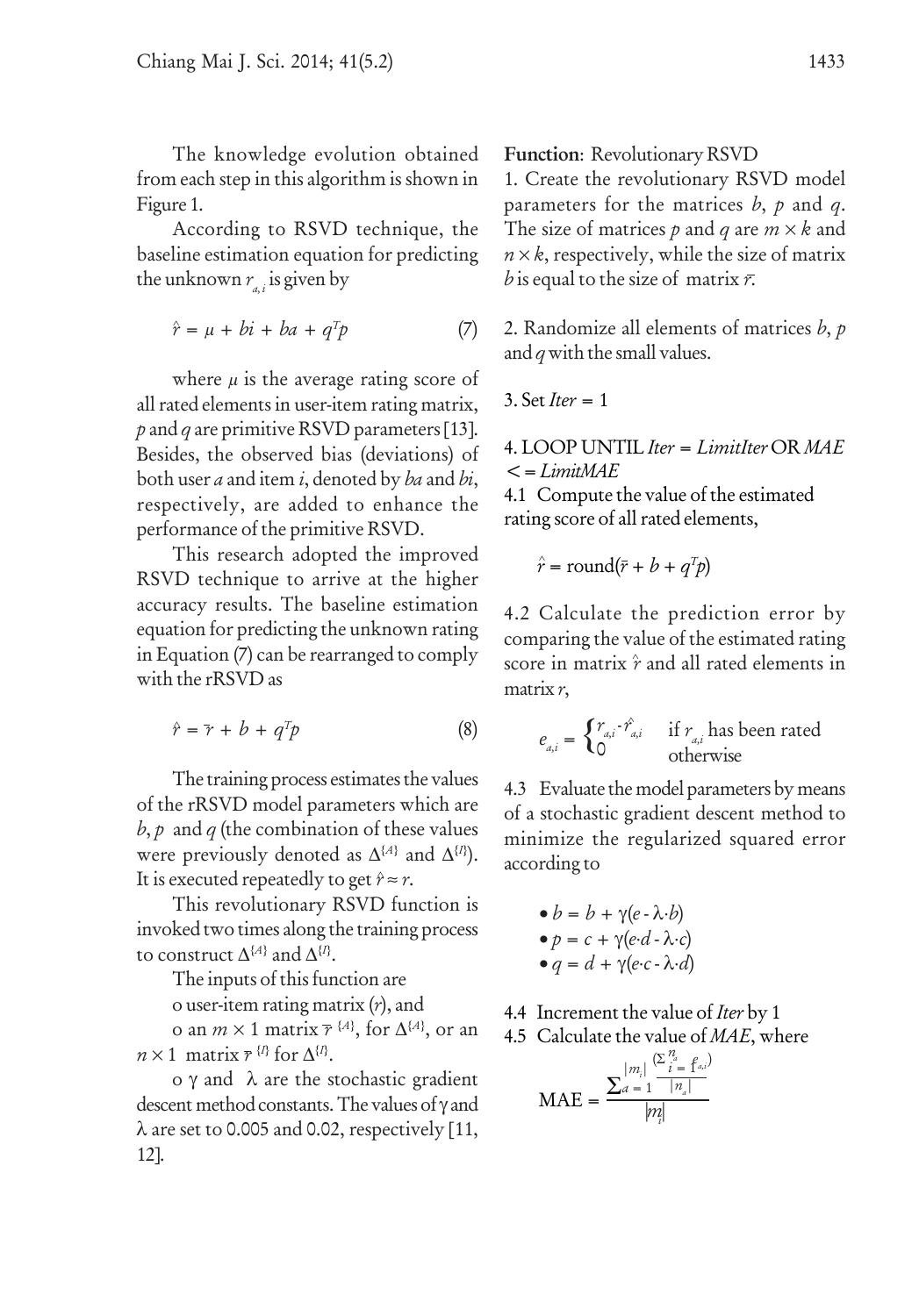5. END LOOP 6. return  $\Delta = b + q^T p$ 

According to Koren [11, 12], the learning process repeats for setting the model parameters until the terminal conditions such as LimitIter and LimitMAE are reached. There is no explicit termination condition, but the algorithm normally loops until the error rate (*error*) is close to zero. In contrast, our algorithm states the termination condition based on the value of Mean Average Error (MAE), which is the average absolute errors corresponding to actual ratings-prediction pairs, along with their average [9, 17]. Lower MAE [6] value corresponds to more accurate user ratings prediction. The appropriate value for *LimitMAE* established in this research is 0.50, in which the learning process will not lead to over-fitting.

### 2.1.3 Incremental adaptation processes

Further investigations are established in order to arrive at some forms of an adaptation agent which are practical enough to embed into the agent model working in the decentralized environment. When the user or another agent has provided a new explicit rating value on an item, the knowledge captured from the training phase must be refreshed in some way so as to integrate the new knowledge into the agent's repertoire. This process is called the adaptation process.

Two incremental adaptation processes are proposed, namely, incremental adaptation at client site and incremental adaptation at server site.

# (a) Incremental Adaptation Process at Client Site.

After agent *a* receives a new explicit rating value, it adapts itself according to the change by updating its adaptable part  $\tau^{\{A\}}$ .

# (b) Incremental Adaptation Process at Information Server Site.

After the agent receives a new explicit rating value on an item, the same value is also sent to the information server (i.e. the server that owns the information about all items). The average rating score of all explicit rating values made on that item in matrix  $\bar{r}^{\{l\}}$ is updated accordingly.

In order to model the incremental update equation, the definition for evaluating an average rating score is established for subsequent use as follows:

### Definition 2:

Let  $R'$  be a set of all known rating scores with respect to a particular point of view  $R' = \{r_1, r_2, ..., r_n\}$ , and  $|R'| = n'$ , *r*, be average rating score of all known rating scores, hence *r* can be calculated as

$$
r = \frac{\sum_{j} \frac{n'}{j}}{n'} \tag{9}
$$

A general form of the incremental update equation for both  $r^{A}$  and  $r^{B}$  is by the following Theorem.

### Theorem 1:

Let *R* be a set of new decided rating scores,  $|R| = n$ . If the knowledge about the rating scores is changed from *R*′ to  $R' \cup R$ , then an average rating score of all known rating scores is changed to  $r^{[n]}$ where the value of  $\bar{r}^{[n]}$  is given by

$$
\overline{r}^{[n]} = \overline{\alpha r}^{[0]} + \Omega
$$
\n
$$
\overline{r}^{[0]} = \overline{r}, \alpha = \frac{n}{n' + n} \text{ and}
$$
\n
$$
\Omega = \frac{\sum_{j=1}^{n} r_j}{n' + n}
$$
\n(10)

These processes are performed in real time which imposes a critical time constraint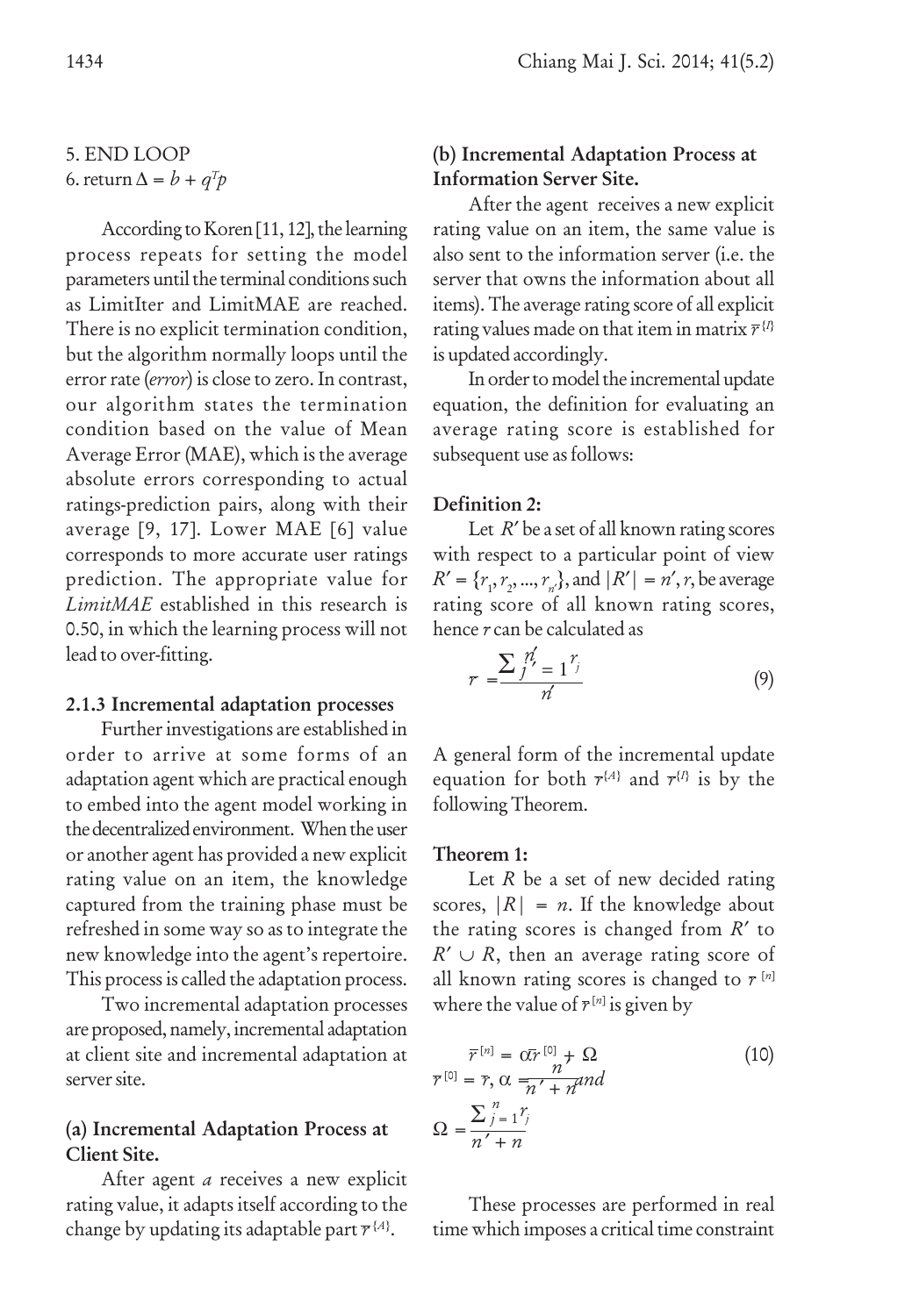on the update process. Instead of performing total maintenance of the agent's knowledge which takes approximately *O*(*m*<sup>3</sup> ), an incremental update process is proposed. The execution time for an agent to handle a one-item adhoc change while keeping the average value up-to-date takes *O*(*n*) and the accompanying incremental update cost becomes *O*(1).

The theorem can be proved by mathematical induction.

### *Proof.* Let *P*(*n*) be the statement

$$
\bar{r}^{[n]} = \alpha \bar{r}^{[0]} + \Delta
$$
  
= 
$$
\frac{n'}{n' + n} r^{[0]} + \frac{\sum_{j=1}^{n} r_j}{n' + n}
$$

We will show that  $P(n)$  is true for every  $n \geq 1$ .

**Basis step:** for  $n = 1$ ,  $P(1)$  denoted by  $\bar{r}^{[1]}$ can be written as

$$
\overline{r}^{[1]} = \frac{[r_1 + r_2 + \dots + r_n] + r_{n'} + 1}{n' + 1}
$$
\n
$$
= \frac{\sum_{j=1}^{n} r_j + r_{n'} + 1}{n' + 1}
$$
\n
$$
= \frac{(n' \times r^{[0]}) + r_{n'} + 1}{n' + 1};
$$
\nthis is because  $\overline{r}^{[0]} = \frac{\sum_{j=1}^{n} r_j}{n'}$ \n
$$
= \frac{(n' \times r^{[0]}) + (r_{n'} + 1)}{n' + 1}
$$
\n
$$
= \frac{n' r^{[0]} + \sum_{j=1}^{n} r_j}{n' + n};
$$
\n
$$
= \frac{n' r^{[0]} + \sum_{j=1}^{n} r_j}{n' + n}.
$$

*j =* 1

Thus, *P*(1) holds*.*

 $n' + n$   $\overline{n' + n}$ 

**Inductive hypothesis:**  $P(k): \overline{r}^{[k]}$ 

$$
\overline{r}^{[k]} \ = \frac{[r_1\!+\!r_2\!+\!\ldots\!+\!r_n\cdot]\!+\![r_{n'+1}\!+\!r_{n'+2}\!+\!\ldots\!+\!r_{n'+k}]}{n'+k}
$$

$$
n' \over n' + k \overline{r}^{[0]} + \frac{\sum_{j=1}^{n} r_j}{n' + k}
$$

Inductive step:  $P(k+1): \overline{r}^{[k+1]}$ 

$$
\overline{r}^{[k+1]} = \frac{[r_1 + r_2 + \dots + r_n] + [r_{n'+1} + r_{n'+2} + \dots + r_{n'+k}] + r_{n'+(k+1)}}{n' + (k+1)}
$$

$$
= \frac{[r^{[k] \times (n'+k)] + r_{n'+(k+1)}}}{n' + (k+1)}
$$

According to the induction hypothesis,  $\left[ \left[ \frac{n' \times r^{[\Theta]} + \sum_{j=1}^{n} \binom{n + k}{j} (n' + k) \right] + r_{n' + (k+1)}} \right]$ *n* ′+*k*  $=\frac{1}{n'+k}$   $j = 1$   $j'' + (k+1)$ 

$$
= \frac{n' \times r^{[0]} + \sum_{j=1}^{k} \frac{n}{j} + r_{n'+(k+1)}}{n' + (k+1)}
$$

$$
= \frac{n' \times r^{[0]} + \sum_{j=1}^{k+1} r_j}{n' + (k+1)}
$$

$$
= \frac{n'}{n' + (k+1)} \times r^{[0]} + \frac{\sum_{j=1}^{k+1} r_j}{n' + (k+1)}
$$

$$
= \frac{n'}{n' + (k+1)} r^{[0]} + \frac{\sum_{j=1}^{k+1} r_j}{n' + (k+1)}
$$

Thus,  $P(k+1)$  holds. By induction,  $P(n)$  holds for all *n*.

Bearing the above adaptation process in mind, we propose three agent adaptation models that designate how the agent operates as follows:

# (a) A 2-phase agent model using revolutionary RSVD technique (rRSVD2)

An adaptive agent performs some adaptation processes at both client site and information server site. This agent model is suitable for the agent that operates over high available bandwidth.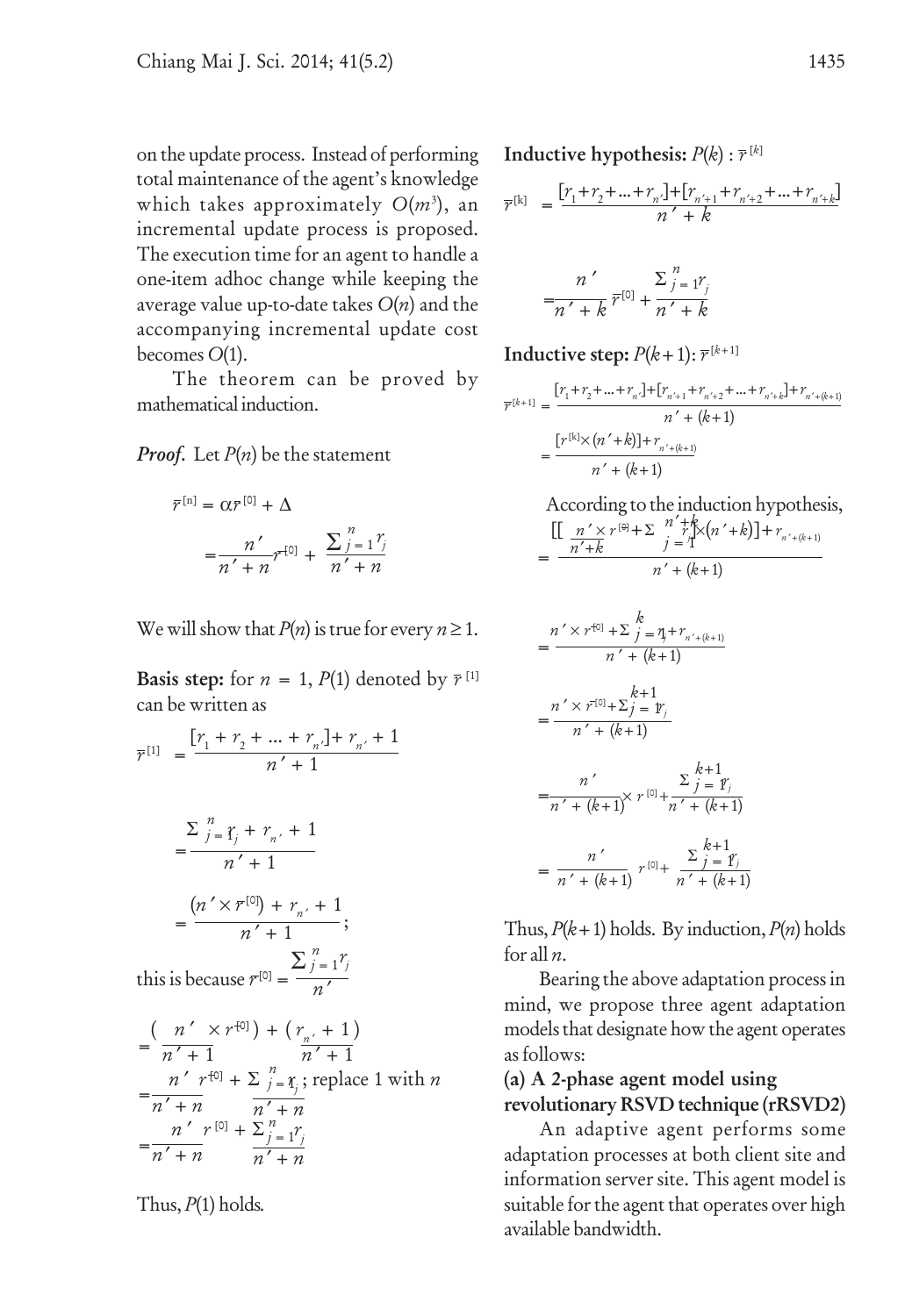# (b) A 1-phase agent model using revolutionary RSVD technique (rRSVD1)

An adaptive agent performs an adaptation processes at client site. This agent model is suitable for the agent that operates over low available bandwidth.

# (c) A non-adaptation agent model using revolutionary RSVD technique (rRSVD0)

A non-adaptive agent makes its decision based on the prior knowledge obtained from the training process. This agent model is suitable for the agent that operates over poor available bandwidth or off-line.

# 2.2 Experimental Materials.

We acquired our dataset from MovieLens (ML), a research recommender site maintained by the GroupLens project (www.movielens.mun.edu). This data set contains 943 users, 1682 movies, and 100,000 ratings (discrete values from 1 to 5). The sparsity of this data set is 93.7%. The accuracy was measured by MAE.

# **3. RESULTS AND DISCUSSION**

We compared our algorithm with the SVD-based technique as the baseline experiment since it was one of the successful CF technique [2]. In addition, we also compared our approach with other SVD-based techniques, namely, LSI/SVD [15], RSVD [13], and improved RSVD model  $[11, 12]$ , and  $SVD + [11, 12]$ . The results of these comparisons are shown in Figure 2.

It is apparent from Figure 2, that the MAE obtained from the proposed 2-phased agent model using revolutionary RSVD technique (rRSVD2) is the lowest. This implies that the performance increases when high bandwidth is available. The 1-phased agent model using revolutionary RSVD technique (rRSVD1) also provides good MAE results. This is because the knowledge refreshment

of rRSVD1 model only adapts some parts of agent's knowledge.

In case of distributed environment and off-line situations in which none of the adaptation process could be practically performed, the MAE obtained from the proposed non-adaptation agent model using revolutionary RSVD technique (rRSVD0) is lower than other proposed SVD-based techniques as shown in Table 1. This implies that the proposed technique gives rise to high accurate results as it can perform independently in distributed environment and off-line situation as well.

It can be concluded that for high bandwidth where the agents can send its feedback to the information server, and some incremental adaptation processes are taken into account at both agent and information server sites, the best accurate results will be obtained. As the available bandwidth becomes lower where the agents are hard to send their feedback to the information server, the incremental adaptation can only perform at the agent site to refresh some part of its knowledge. The prediction accuracy results are still better than other SVD-based techniques.

# **4. CONCLUSION**

This paper proposes a collaborative agent model, operated by means of three processing steps. This constitutes a collaborative processing model which is suitable for agents to operate in distributed environment and off-line manner. The expertise from other agents is learned at the central repository site and adapted as prior knowledge by the originating agent. The underlying principle lies in the revolutionary RSVD technique to determine the rating scores, given the above knowledge and other derived details from the information server. Evaluations are carried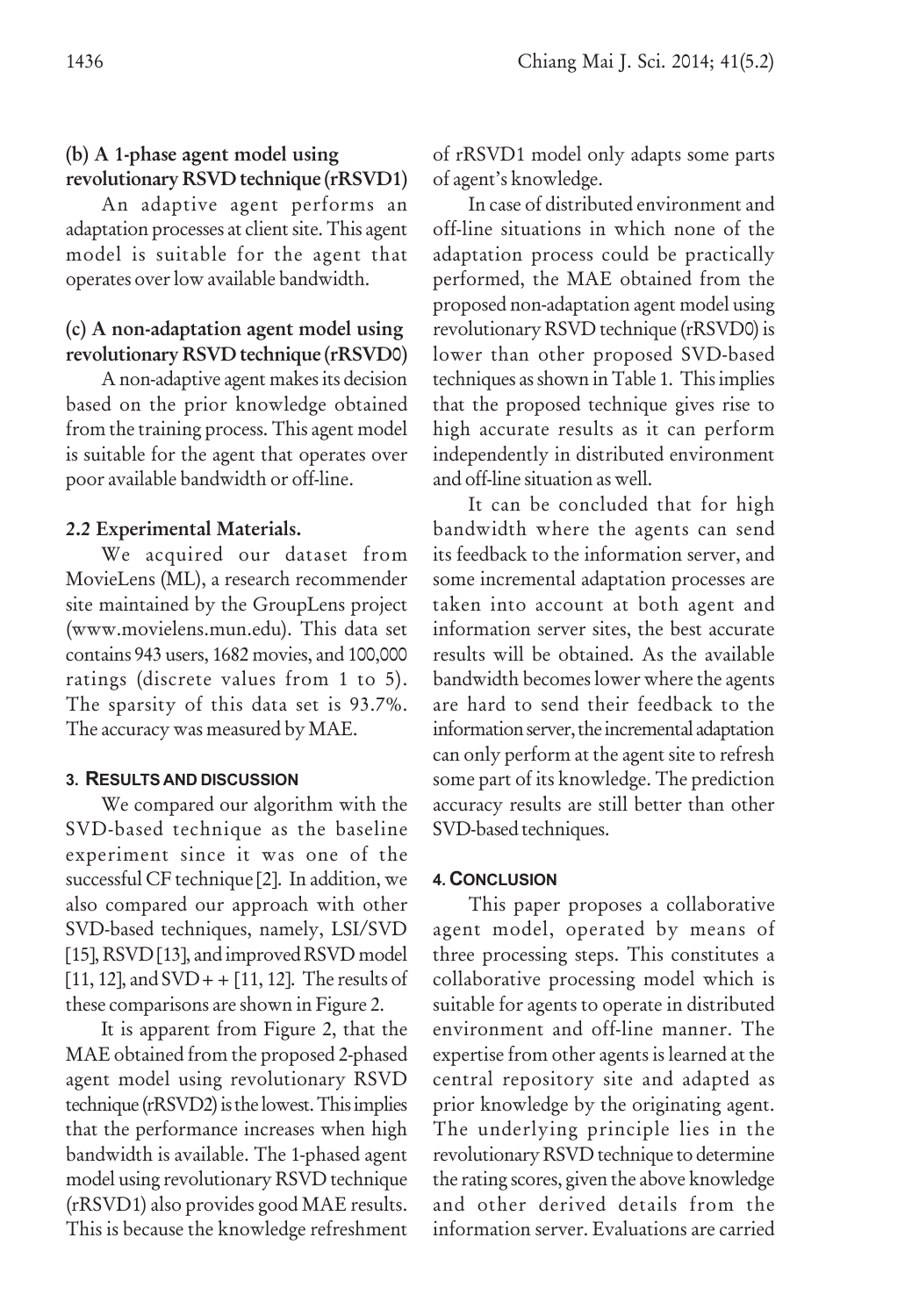out at the agent site. A fast incremental update processes of prior knowledge is devised to enhance the adaptability and performance of this proposed agent model.

The scope of this proposed model is



Figure 2. Evaluation of MAE according to different size of training/testing sets.

|     | LSI/SVD | <b>RSVD</b> | improved RSVD | rRSVD0 |
|-----|---------|-------------|---------------|--------|
| 10% | 0.853   | 0.929       | 0.790         | 0.783  |
| 20% | 0.814   | 0.815       | 0.756         | 0.736  |
| 30% | 0.800   | 0.780       | 0.746         | 0.715  |
| 40% | 0.787   | 0.757       | 0.733         | 0.702  |
| 50% | 0.772   | 0.746       | 0.727         | 0.688  |
| 60% | 0.763   | 0.738       | 0.721         | 0.680  |
| 70% | 0.754   | 0.726       | 0.674         | 0.677  |
| 80% | 0.747   | 0.715       | 0.666         | 0.671  |
| 90% | 0.726   | 0.731       | 0.675         | 0.670  |

Table 1. Comparative statistics of the proposed approach and exiting approaches

# **REFERENCES**

- [1] Adomavicius G. and Tuzhilin A., Toward the next generation of recommender systems: A survey of the state-of-the-art and possible extensions, *IEEE Transactions on Knowledge and Data Engineering*, 2005; 17(6): 734-749.
- [2] Cacheda F., Carneiro V., Fern′andez D. and Formoso V., Comparison of collaborative filtering algorithms: Limitations of current techniques and proposals for scalable, high-

performance recommender systems, *ACM Transactions on the Web*, 2011; 5(1): 2:1-2:33.

- [3] Carbo J. and Molina J.M., Agent based collaborative filtering based on fuzzy recommendations, *Int. J. Web Eng. Technol.*, 2004; 1: 414-426.
- [4] Funk S., Netfiix update: Try this at home, Available at: *http:*//*sifter.org*/ *simon*/*journal*/*20061211.html.*, 2006.
- [5] George T. and Merugu S., A Scalable Collaborative Filtering Framework

restricted to the limitations of discrete rating scores that preclude a wider range of applicability. Further investigation on continuous values is a challenging research endeavor remained to be explored.